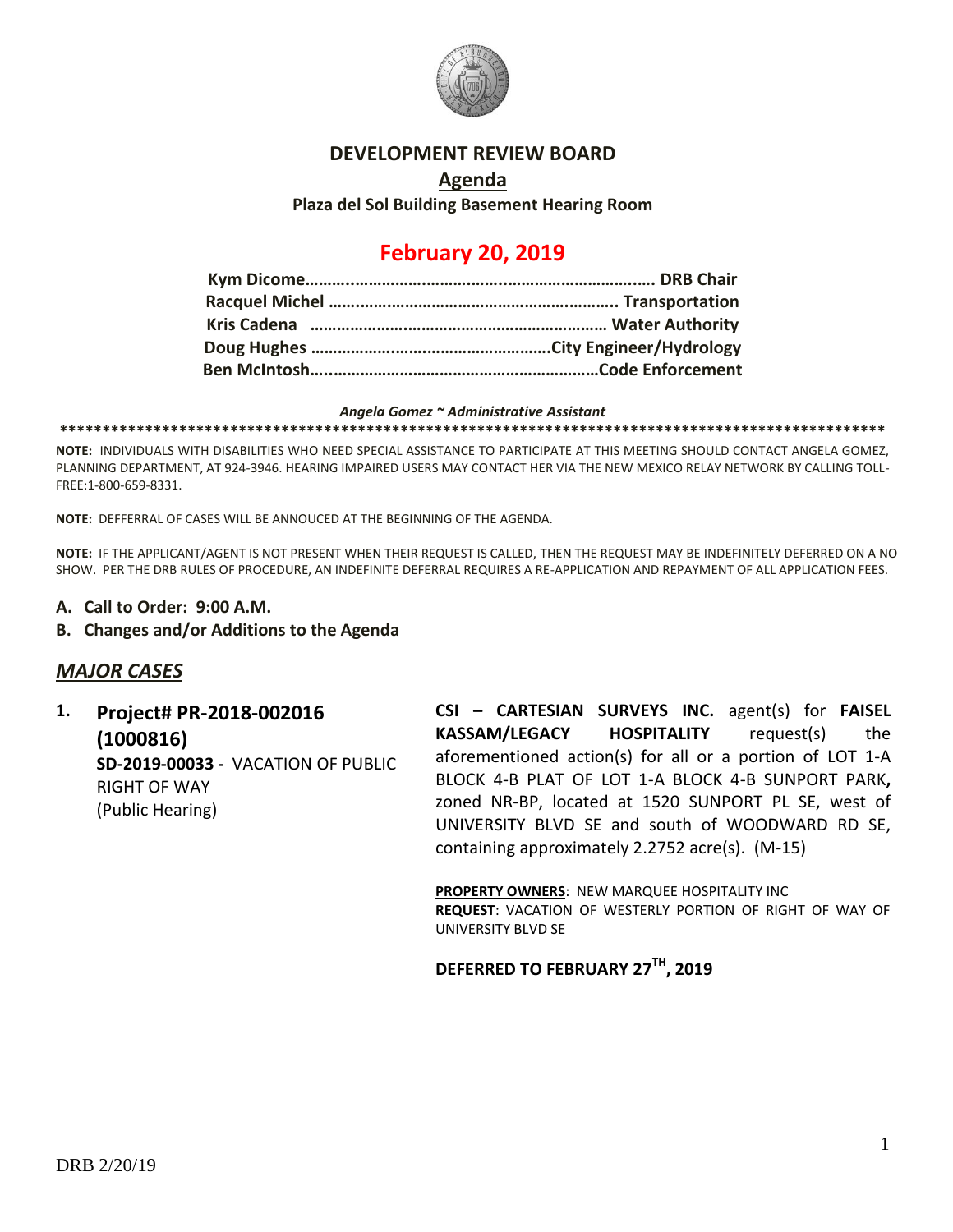**2**. **Project# PR-2018-002015 (1005224) SD-2019-00032 –** EXTENSION OF THE INFRASTRUCTURE LIST (Public Meeting)

**MARK GOODWIN & ASSOCIATES, PA** agent(s) for **LGI HOMES NEW MEXICO, LLC** request(s) the aforementioned action(s) for all or a portion of UNITS 1 & 2, DESERT SANDS SUBDIVISION**,** zoned R-1A, located at 98TH STREET between DENNIS CHAVEZ BLVD SE and COLOBEL AVE SE, containing approximately 41.8263 acre(s). (N-19)

**PROPERTY OWNERS**: VARIOUS LOT OWNERS, DESERT SANDS COMMUNITY ASSOCIATION AND LGI HOMES NEW MEXICO LLC **REQUEST**: 2 YEAR EXTENSION OF THE INFRASTRUCTURE LIST FOR DESERT SANDS UNITS 1 & 2

**IN THE MATTER OF THE AFOREMENTIONED APPLICATION, BEING IN COMPLIANCE WITH ALL APPLICABLE REQUIRE-MENTS OF THE DPM AND THE IDO, THE DRB HAS**  *APPROVED* **THE EXTENSION OF THE SUBDIVISION IMPROVEMENT AGREEMENT.**

**3. Project# PR-2018-001903 (1010693) VA-2018-00223** – TEMP DEFERRAL OF SIDEWALKS **VA-2018-00227** – SIDEWALK WAIVER **SD-2018-00123** – PRELIMINARY PLAT **SD-2018-00124** – VACATION OF PRIVATE EASEMENT **SD-2018-00125** – VACATION OF PUBLIC EASEMENT (Public Hearing)

**BOHANNAN HUSTON INC.** agent(s) for **GAMMA DEVELOPMENT, LLC** request(s) the aforementioned action(s) for all or a portion of TRACT 3B-3 PLAT OF TRS 3B-1, 3B-2 & 3B-3 A SUBD OF TR 3B LAND OF IHS ACQUISTION NO. 120 INC, zoned R-T, located on HORIZON BLVD. NE between BALLOON MUSEUM DR. NE and ALAMEDA BLVD NE, containing approximately 7.76 acre(s). (B-17) *[Deferred from 1/9/19, 1/30/19, 2/6/19]*

**PROPERTY OWNERS**: C & S EQUITIES LLC **REQUEST**: SUBDIVIDE TRACT INTO 34 RESIDENTIAL LOTS, VACATIONS, DEFERRAL AND WAIVER OF SIDEWALKS

**DEFERRED TO FEBRUARY 27TH, 2019**

*MINOR CASES*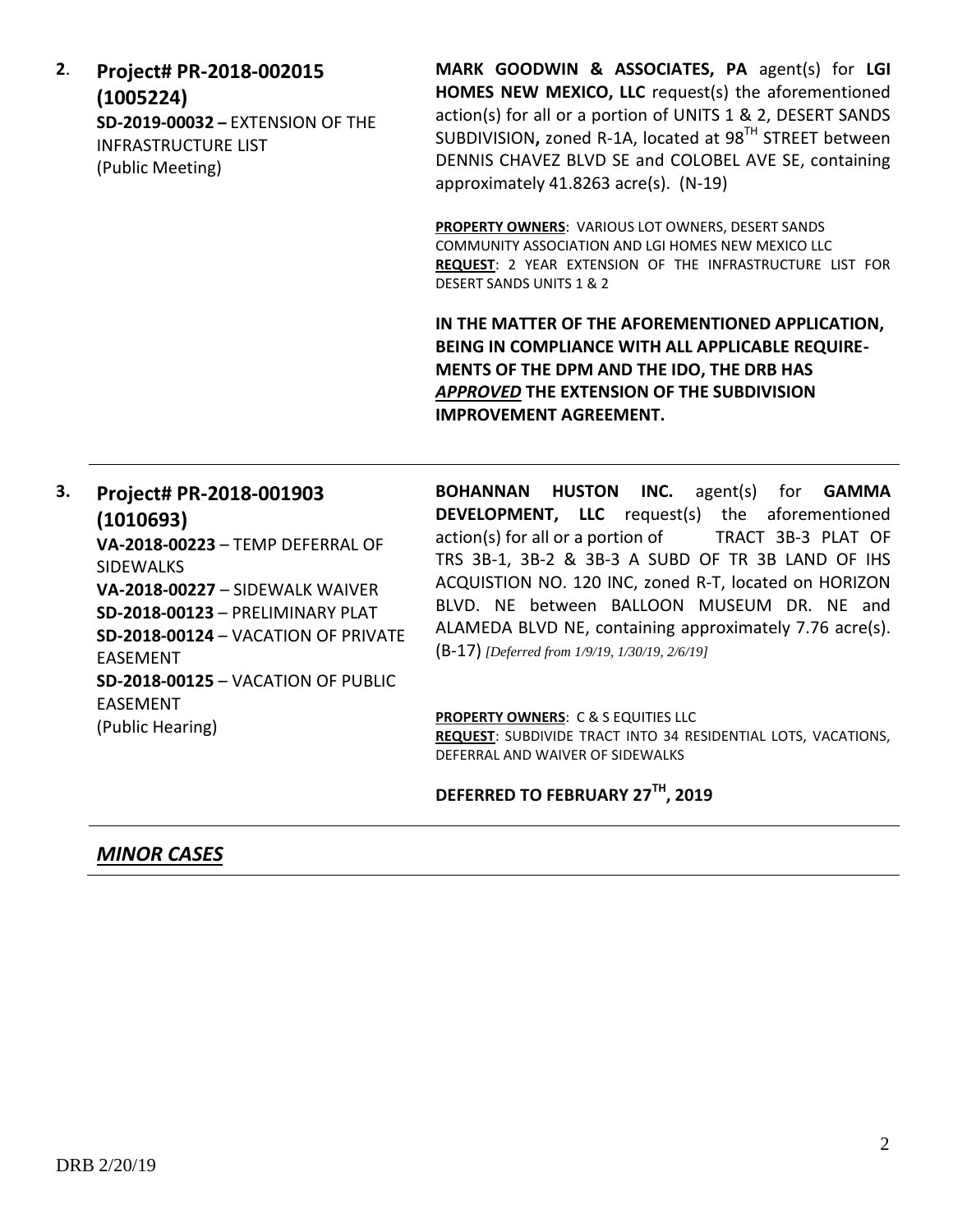| 4. | Project# PR-2019-002089<br>(1008091)<br>VA-2019-00051 - EXTENSION OF THE<br><b>INFRASTRUCTURE LIST</b><br>(Public Meeting) 2 2 | MYERS, McCREADY & MYERS, P.C. agent(s) for LANDCO II,<br>LLC request(s) the aforementioned action(s) for all or a<br>portion of SUNSET FARMS UNIT 1 & 2 AND PUESTA DEL<br>SOL, zoned R-1, located on SUNSET RD SW between<br>GONZALES RD SW and CENTRAL AVE SW. (K-12)                                                                        |
|----|--------------------------------------------------------------------------------------------------------------------------------|-----------------------------------------------------------------------------------------------------------------------------------------------------------------------------------------------------------------------------------------------------------------------------------------------------------------------------------------------|
|    |                                                                                                                                | <b>PROPERTY OWNERS: LANDCO II LLC</b><br><b>REQUEST: SIDEWALK DEFERRAL EXTENSION</b>                                                                                                                                                                                                                                                          |
|    |                                                                                                                                | IN THE MATTER OF THE AFOREMENTIONED APPLICATION, BEING IN<br>COMPLIANCE WITH ALL APPLICABLE REQUIREMENTS OF THE DPM<br>AND THE IDO, THE DRB HAS APPROVED THE TWO YEAR EXTENSION OF<br>THE SUBDIVISION IMPROVEMENT AGREEMENT.                                                                                                                  |
| 5. | Project# PR-2018-001584)<br>SI-2019-00043 - FINAL SIGN OFF OF EPC<br>SITE PLAN (SI-2018-00221)<br>(Public Meeting)             | TIERRA WEST, LLC agent(s) for UNIVEST-COORS ROAD LLC<br>request(s) the aforementioned action(s) for all or a portion<br>of TRACT 3 PLAT OF TRACTS 1 THRU 4 COORS VILLAGE<br>SUBDIVISION, zoned MX-L, located at the SWC of COORS<br><b>BLVD</b><br><b>NW</b><br>and WESTERN<br>TRAILS NW, containing<br>approximately 13.5436 acre(s). (F-11) |
|    |                                                                                                                                | PROPERTY OWNERS: UNIVEST-COORS ROAD LLC<br>REQUEST: EPC SITE PLAN FOR SENIOR LIVING DEVELOPMENT                                                                                                                                                                                                                                               |
|    |                                                                                                                                | DEFERRED TO MARCH 6TH, 2019                                                                                                                                                                                                                                                                                                                   |
| 6. | Project# PR-2019-002085<br>SD-2019-00040- PRELIMINARY/FINAL<br><b>PLAT</b><br>(Public Meeting) 2                               | TIERRA WEST, LLC agent(s) for HART PROPERTIES, LLC<br>request(s) the aforementioned action(s) for all or a portion<br>of a PORTION OF LOT 9 SNOW HEIGHTS ADDN, zoned MX-<br>M, located at the NWC of WYOMING BLVD NE and<br>CONSITITUTION AVE NE, containing approximately 0.9699<br>acre(s). (J-19)                                          |
|    |                                                                                                                                | <b>PROPERTY OWNERS: HART PROPERTIES LLC</b><br><b>REQUEST: CONSOLIDATION OF 2 LOTS TO 1</b>                                                                                                                                                                                                                                                   |
|    |                                                                                                                                | IN THE MATTER OF THE AFOREMENTIONED APPLICATION, BEING IN<br>COMPLIANCE WITH ALL APPLICABLE REQUIREMENTS OF THE DPM<br>AND THE IDO, THE DRB HAS APPROVED THE PRELIMINARY/FINAL<br>PLAT. FINAL SIGN OFF IS DELEGATED TO: TRANSPORTATION AND TO<br>PLANNING.                                                                                    |